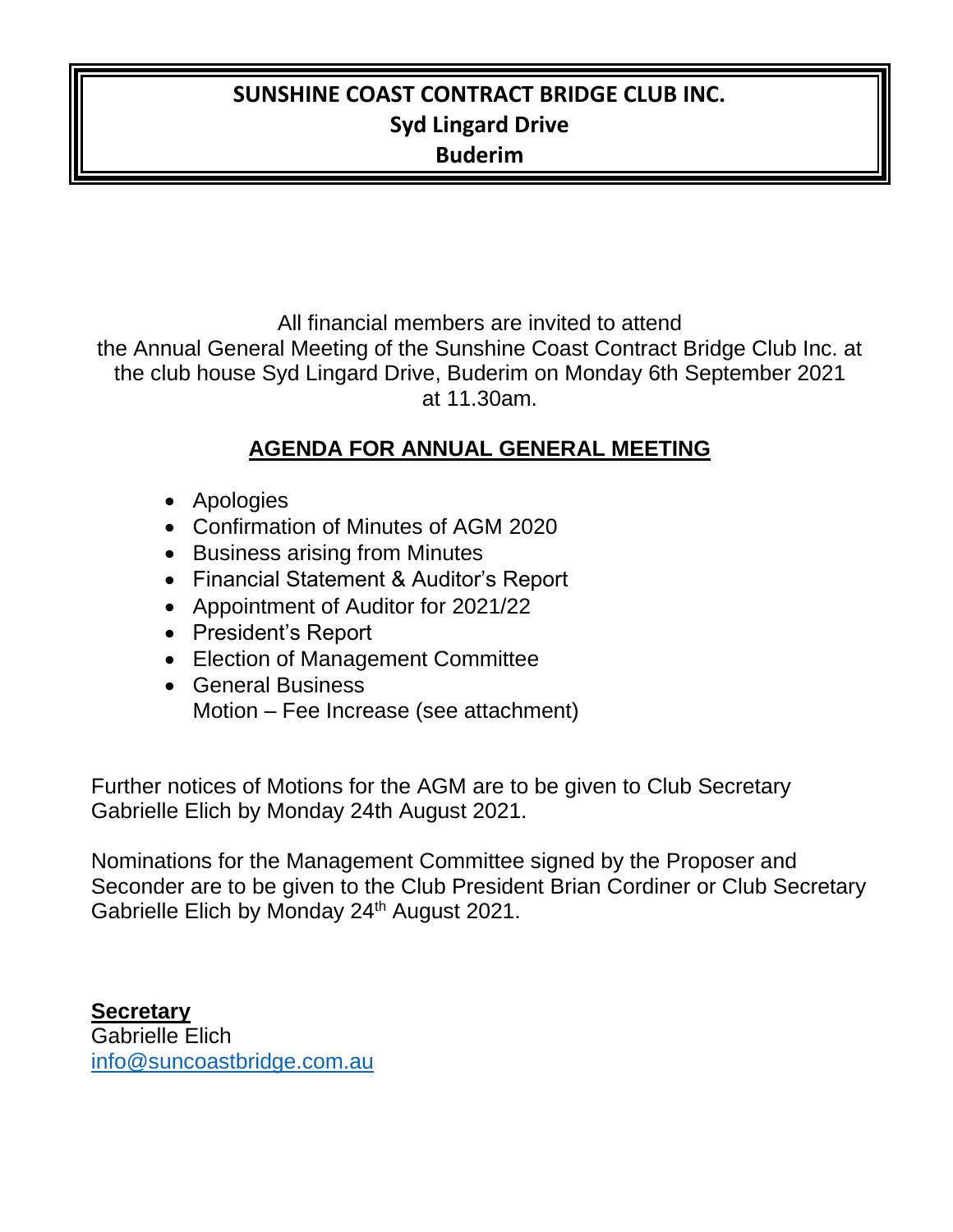# **Nominations Received in Preparation for AGM September 16, 11:30am, 2021**

## **Committee 2021 – 2022**

President: Brian Cordiner **Vice President:** Bev Northey Treasurer: Mike Phillips Secretary: Carmel Dwan

Committee Member

Alison Dawson John Gilmour Lorraine Kaszas Tricia Merefield Steve Murray Gary Petterson Mike Scott

(As per Constitution - 6 Committee members to be elected at AGM)